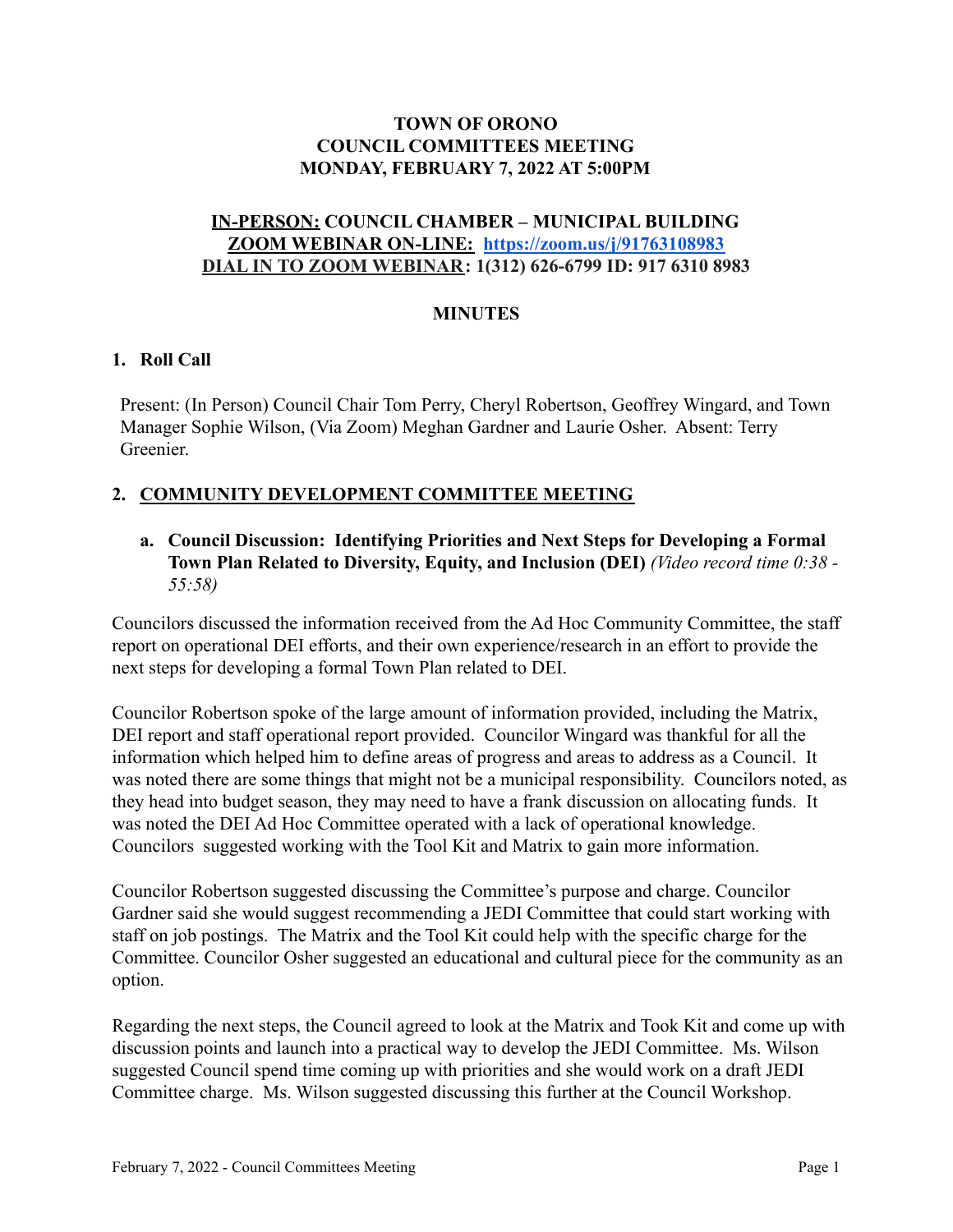# **3. FINANCE AND OPERATIONS COMMITTEE**

## **a. Leasing Library Self-Check-Out Equipment**

This item was eliminated.

### **b. Service Level and Operational Expectations for Summer 2022 Municipal Pool and Gould's Landing Facilities** *(Video record time 57:04 - 1:16:01)*

In preparation for the FY23 Municipal Budget process, staff provided background and sought feedback regarding the service level expected at the municipal pool and Gould's Landing during summer 2022.

Ms. Wilson stated last year we entered into an agreement with UMaine to provide lifeguards at the pool. The core hour would be noon to 7pm and add in swim lessons. Next steps would be to expand the weekend hours that would be fully staffed with lifeguards.

It was noted that UMaine lifeguards cannot handle cash. Staff recommended continuing with the ticket, no cash method. The goal would be to have the pool as accessible to the public as possible. Councilors agreed with staff's recommendations and would like to reevaluate the pool occupancy as the year proceeds.

#### **Gould's Landing**

Ms. Wilson stated there has been private security that has worked with the Police Department at Gould's Landing for the last two years. She noted it has worked well for residents who said it made a difference in their enjoyment of the area. This year we would use a different company that would cost about \$20,000 depending on the weather. Ms. Wilson stated the security company has been beneficial with less trash, less illegal parking, etc. Councilors agreed to move forward with a contract for security.

#### **4. Town Manager's Report**

Ms. Wilson reported on the following items:

- Chief Low & Deputy Chief Sirois did a tremendous job on the SAFER Grant with hopes of hearing about the grant by June/July.
- State settlement. Orono will receive 0.209% of the State's settlement. Chief Low and Deputy Chief Sirois will come back to the Finance Committee with suggestions on how to spend the funds which will need to be approved by Council.
- Acceptance of approximately \$50,000 in Defendant in Rem drug money.
- Public Safety team met and interviewed four companies for the Public Safety Building Assessment (RFQ). The finalist will be forwarded to the Council agenda for consideration.